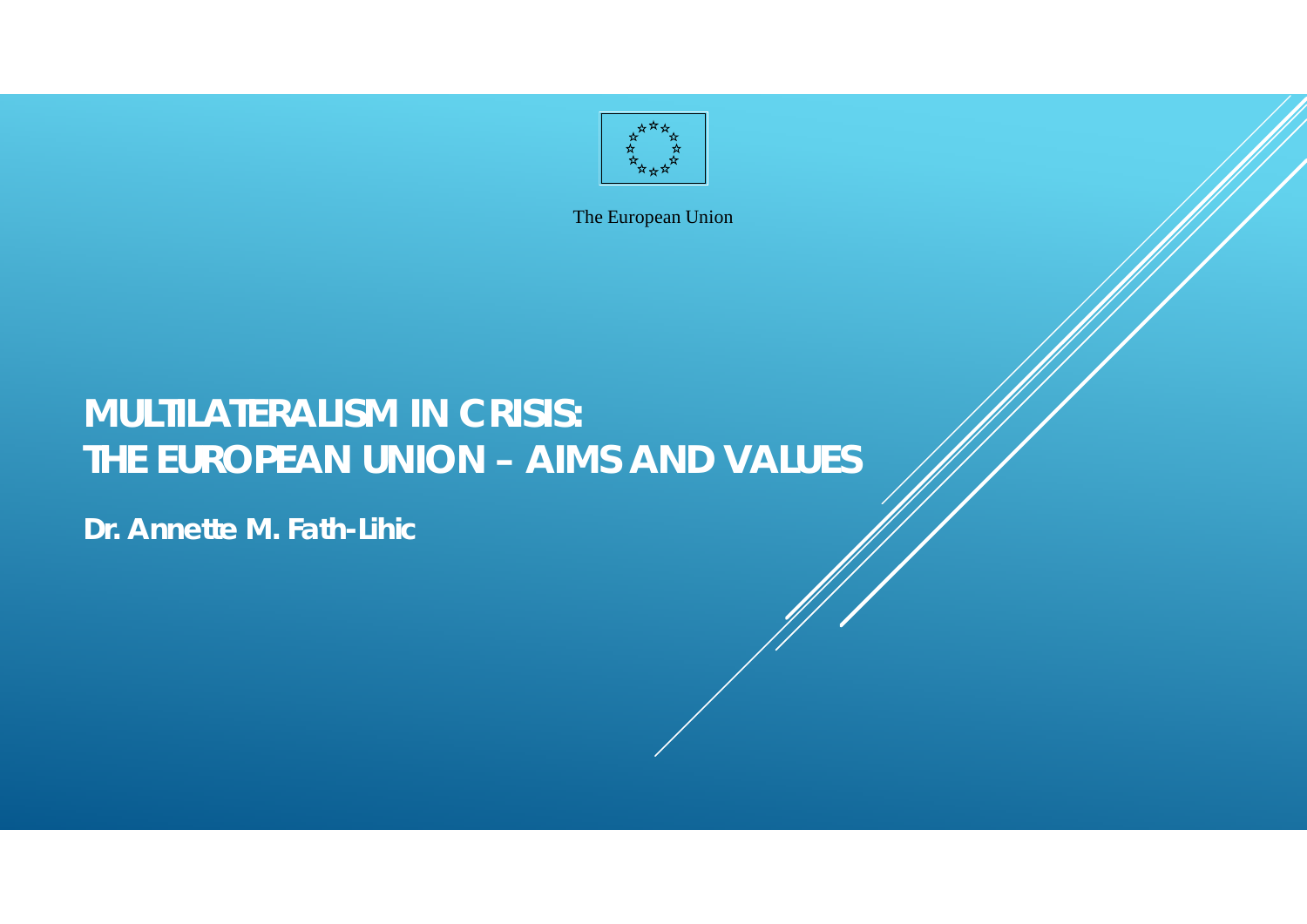

- **On 24 February 2022, Russia started the invasion of Ukraine**
- " The Russian military aggression is a clear violation of international law

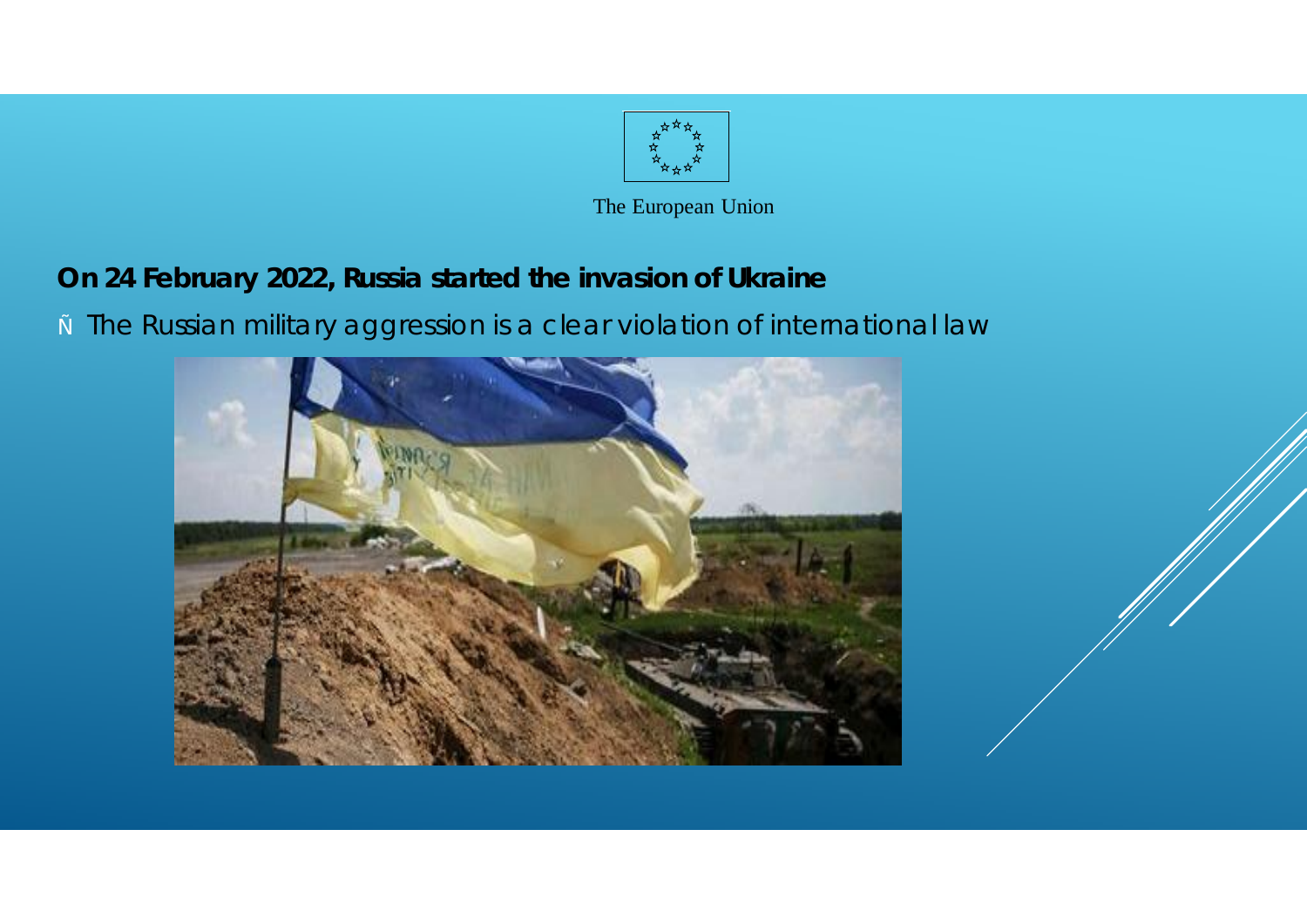

## **Multilateralism is in deep crisis:**

. The system of global problem-solving has been called into question … Ukraine war, but also Climate Change, COVID-19

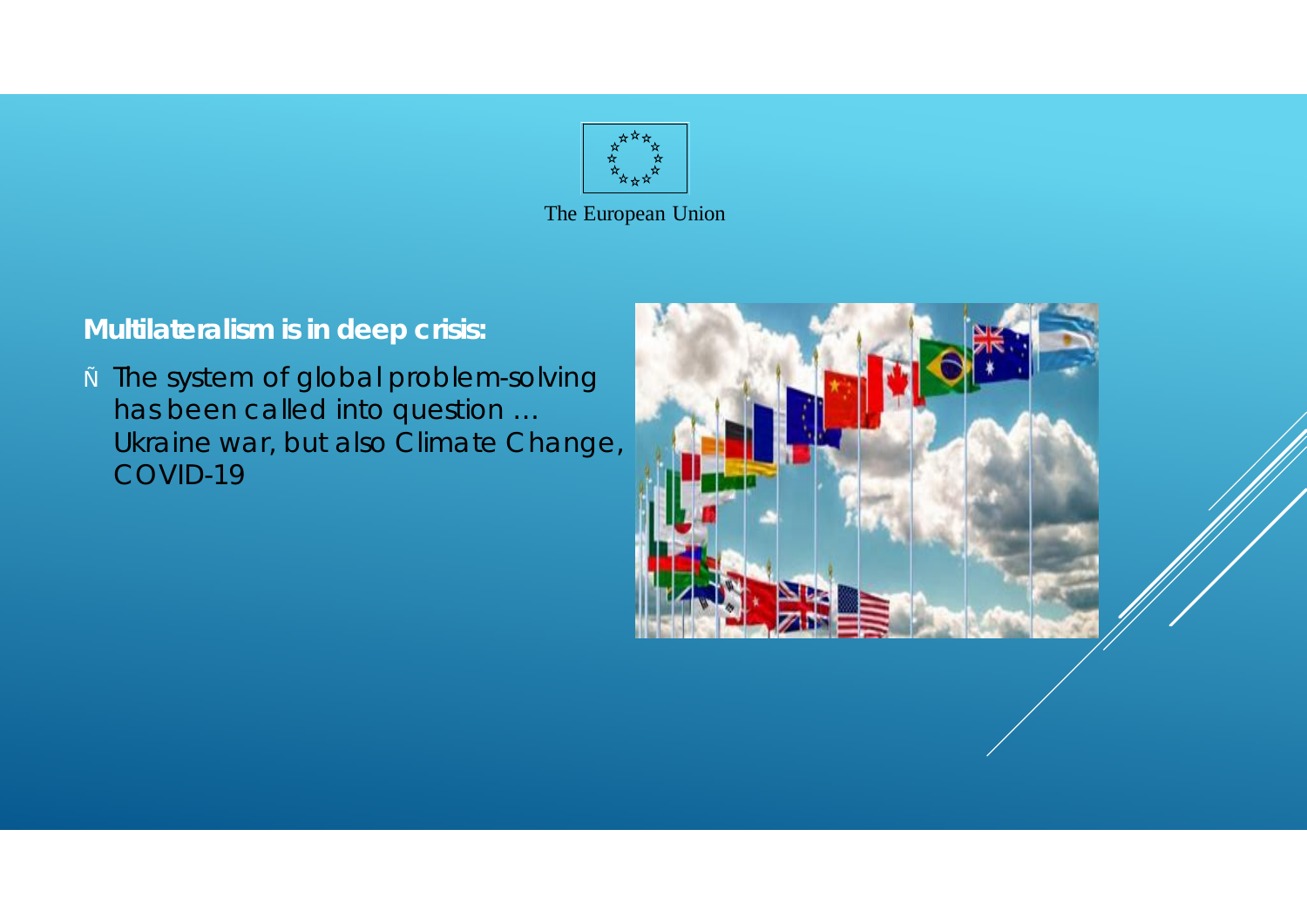

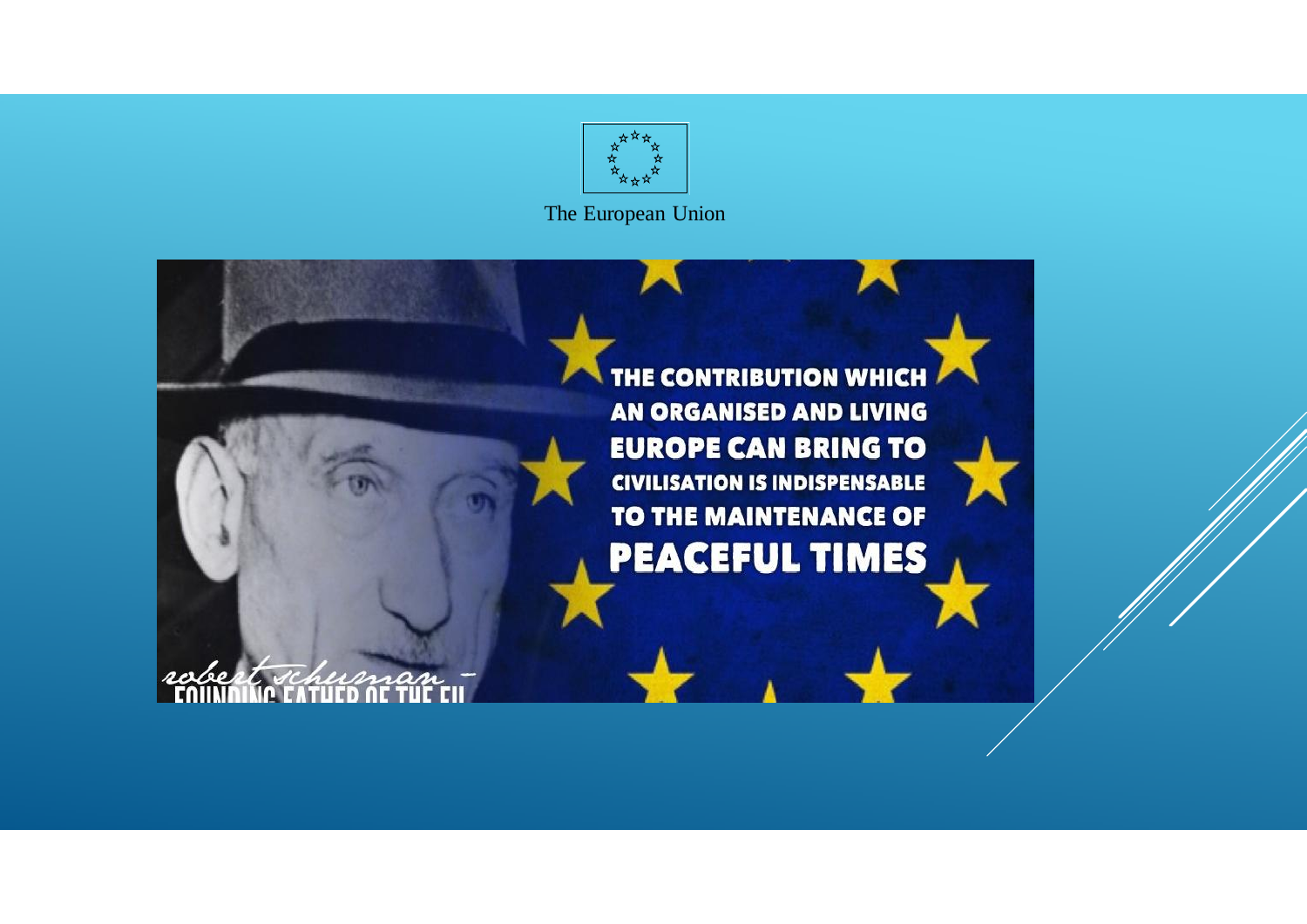

**The EU aims within the wider world are:**

- uphold and promote its values and interests
- contribute to peace and security and the sustainable development of the Earth
- contribute to solidarity and mutual respect among peoples, free and fair trade, eradication of poverty and the protection of human rights
- " strict observance of international law

*The EU's aims are laid out in article 3 of the Lisbon Treaty.*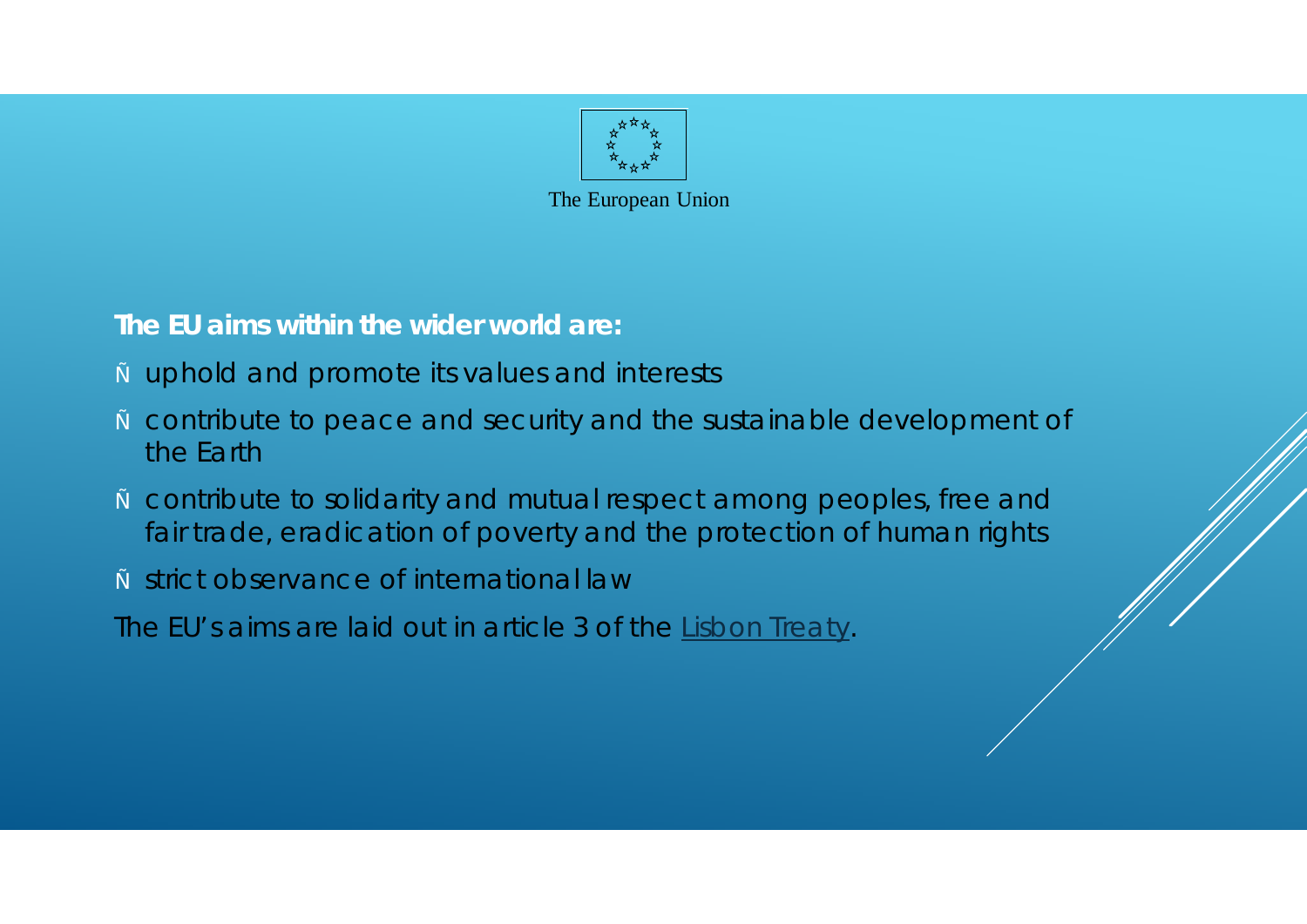

### **The EU is founded on the following values:**

**Human dignity** 

Human dignity is inviolable. It must be respected, protected and constitutes the real basis of fundamental rights.

" **Freedom**

Freedom of movement gives citizens the right to move and reside freely within the Union. Individual freedoms such as respect for private life, freedom of thought, religion, assembly, expression and information are protected by the EU Charter of Fundamental Rights.

**Democracy** 

The functioning of the EU is founded on representative democracy. A European citizen automatically enjoys political rights. Every adult EU citizen has the right to stand as a candidate and to vote in elections to the European Parliament. EU citizens have the right to stand as a candidate and to vote in their country of residence, or in their country of origin.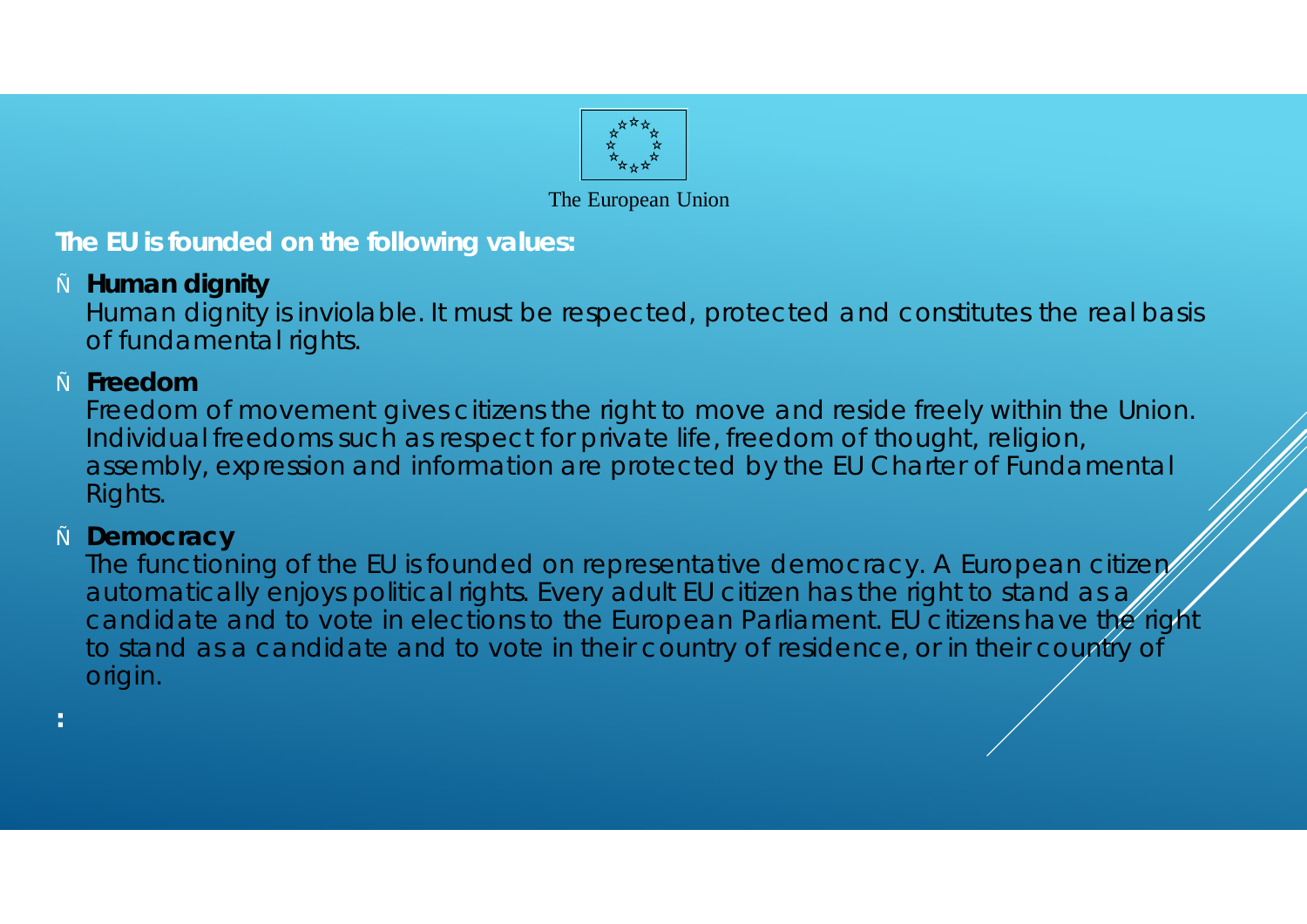

The European Union

" **Equality**

Equality is about equal rights for all citizens before the law. The principle of equality between women and men underpins all European policies and is the basis for European integration. It applies in all areas. The principle of equal pay for equal work became part of the Treaty of Rome in 1957.

" **Rule of law**

The EU is based on the rule of law. Everything the EU does is founded on treaties, voluntarily and democratically agreed by its EU countries. Law and justice are upheld by an independent judiciary. The EU countries gave final jurisdiction to the European Court of Justice - its judgments have to be respected by all.

" **Human rights**

Human rights are protected by the EU Charter of Fundamental Rights. These cover the right to be free from discrimination on the basis of sex, racial or ethnic origin, religion or belief, disability, age or sexual orientation, the right to the protection of your personal data, and the right to get access to justice.

*The EU's values are laid out in article 2 of the Lisbon Treaty and the EU Charter of Fundamental Rights.*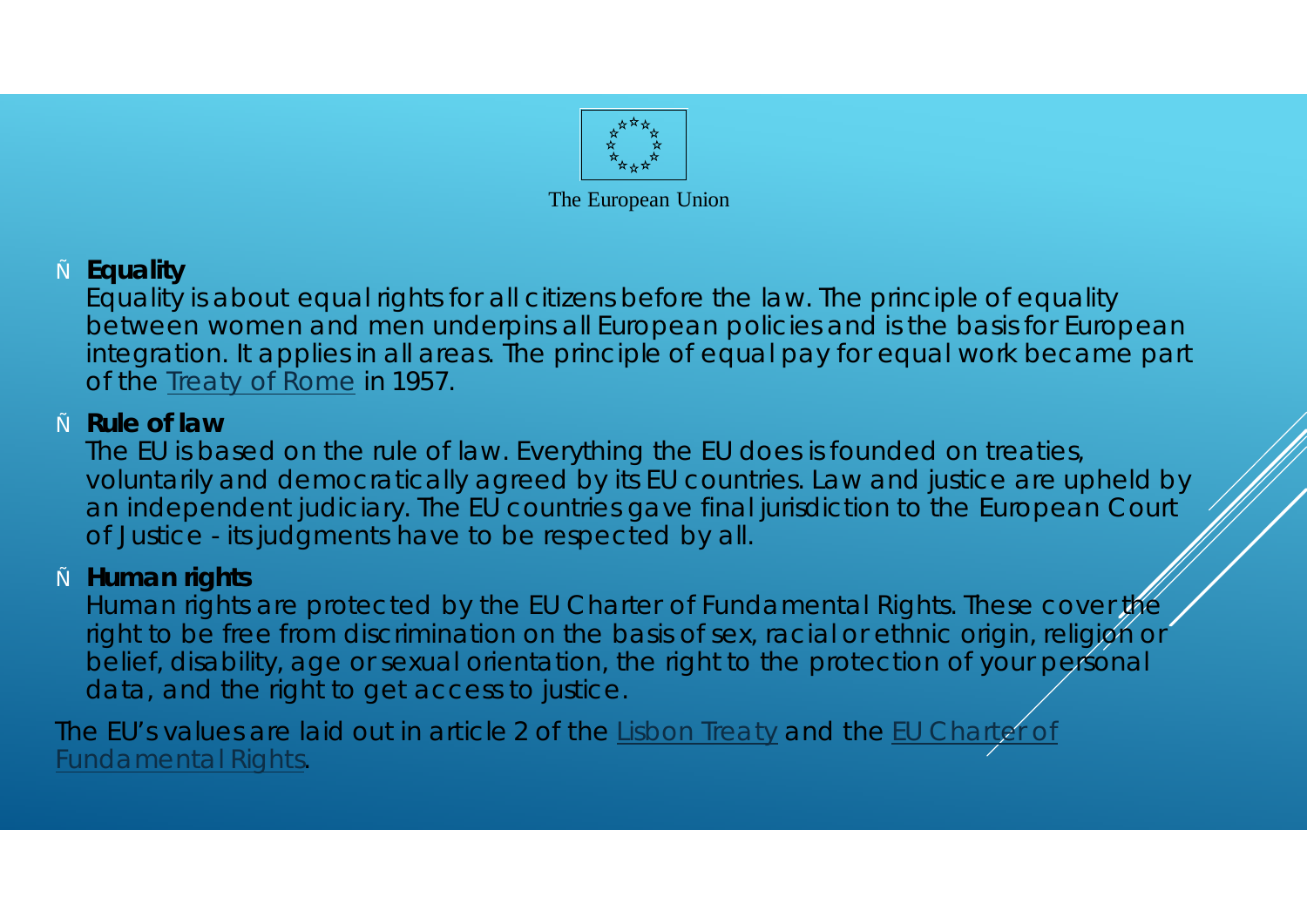

**Citizen education -** The EU sets out the framework for EU countries to exchange best practices and learn from each other, with an aim to:

- make lifelong learning and mobility a reality
- improve the quality and efficiency of education and training
- promote equity, social cohesion and active citizenship
- enhance creativity, innovation and entrepreneurship

To reach the objectives set out in the education and training framework, the EU implementy policies in sectors such as:

- early childhood education and care
- schools
- vocational education and training
- higher education
- adult education